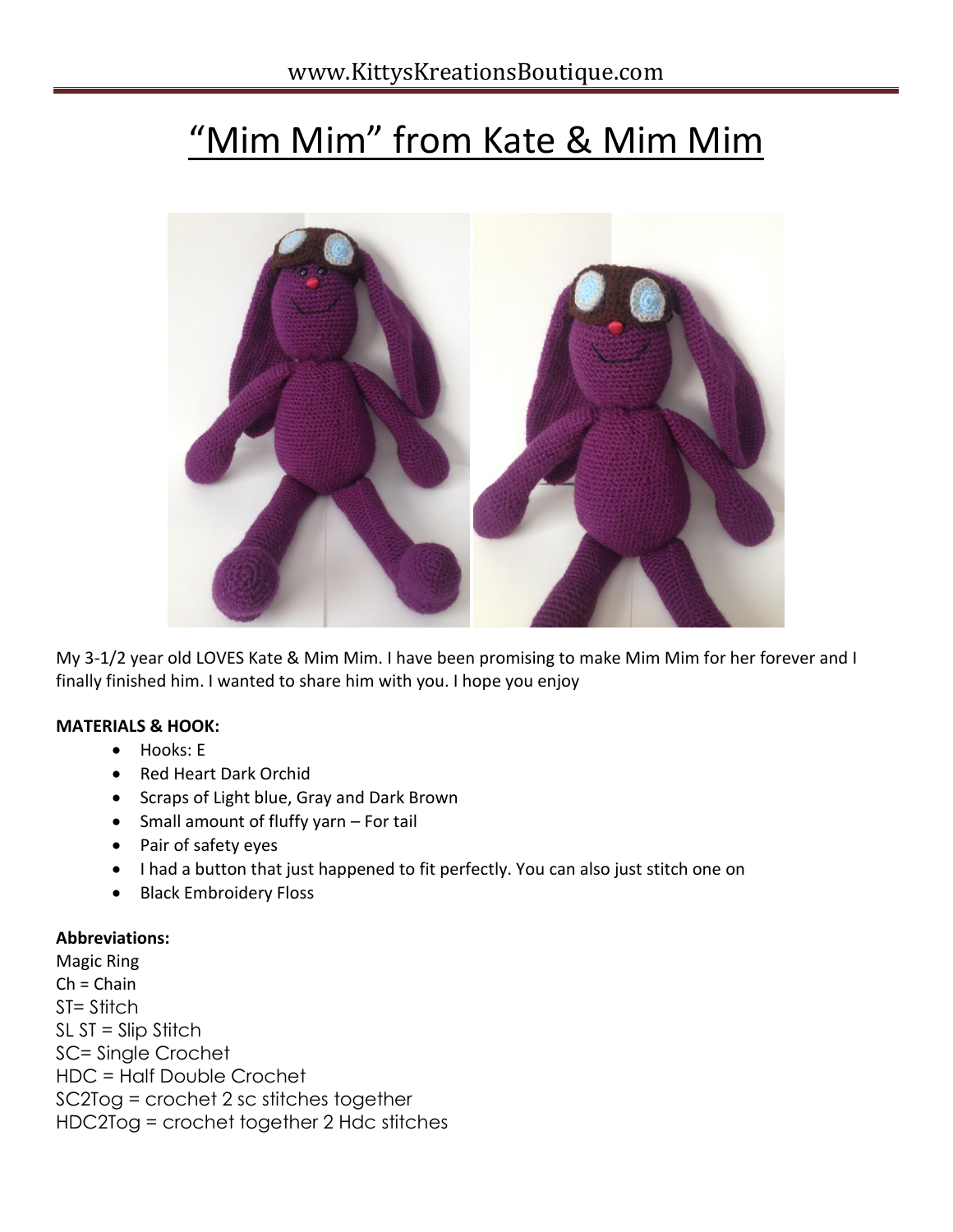### **Bunny Pattern:**

I used the below and followed all directions except the face detail and the tail <http://www.yarnspirations.com/patterns/one-skein-bunny.html>

\*I attached the safety eyes first, then the nose and then I used the Embroidery floss and stitched on the eyebrows and mouth. I doubled up on the floss so the eyebrows & mouth can be seen better.

\*I then attached the ear (I didn't stuff those), then I stuffed the head and all other body parts. I then stitched all together

\* I used a small pom pom maker to make his tail. I attached that to the back

## **Goggles Pattern:**

Starting with the Dark Brown Ch 3 Row 1: 2 Sc in  $2^{nd}$  chain from hook, 2 sc in last, ch I, turn (4) Row 2: Sc across, ch 1, turn (4) Row 3: 2 Sc in first st, sc in next 2 stitches, 2 sc in last st, ch 1, turn (6) Row 4-7: Sc across, ch 1, turn (6) Row 8: Sc2tog, Sc in next 2 stitches, Sc2tog, ch 1, turn (4) Row 9: Sc across, ch 1, turn (4) Row 10: 2 sc in first st, sc in next 2 stitches, 2 sc in last st, ch 1, turn (6) Row 11-14: Sc across, ch 1, turn (6) Row 15: Sc2tog, sc in next 2 stitches, sc2tog, ch 1, turn (4) Row 16: Sc2tog twice, ch 1 \*Now sc around entire goggle, when you get to the first sc you started at you will then Ch 30 You are then going to HDC in  $2^{nd}$  chain from hook and all the way back (29) Attach to goggles, fasten off and veave in ends. \*Take the end of strap and attach to other side of goggle

## **Goggles Glass Pattern: Make 2**

can be moved up and down on the face.

Magic Ring with light blue Make 6 sc in MC Round 2: 2 Sc in each stitch (12) Round 3: Sc in  $1^{st}$  st, 2 sc in next stitch, repeat (18) Fasten off and weave in ends \*Next you will use the light gray and slip stitch through the glass and the brow backing and attaching them together. Fasten off and weave in ends. \*I then used a scrap dark brown to just attach the goggles back strap to the bunny head. This way the goggles

And you are all done! I hope you enjoy it and if you have any questions, please let me know \*If you catch any mistakes in my Goggles, let me know and I will be happy to fix & Repost\*

I also have a website at Kitty's Kreations Boutique Instagram: KittysKreationsBoutique (Follow me for latest items up for sale & discount codes for my Etsy shop)